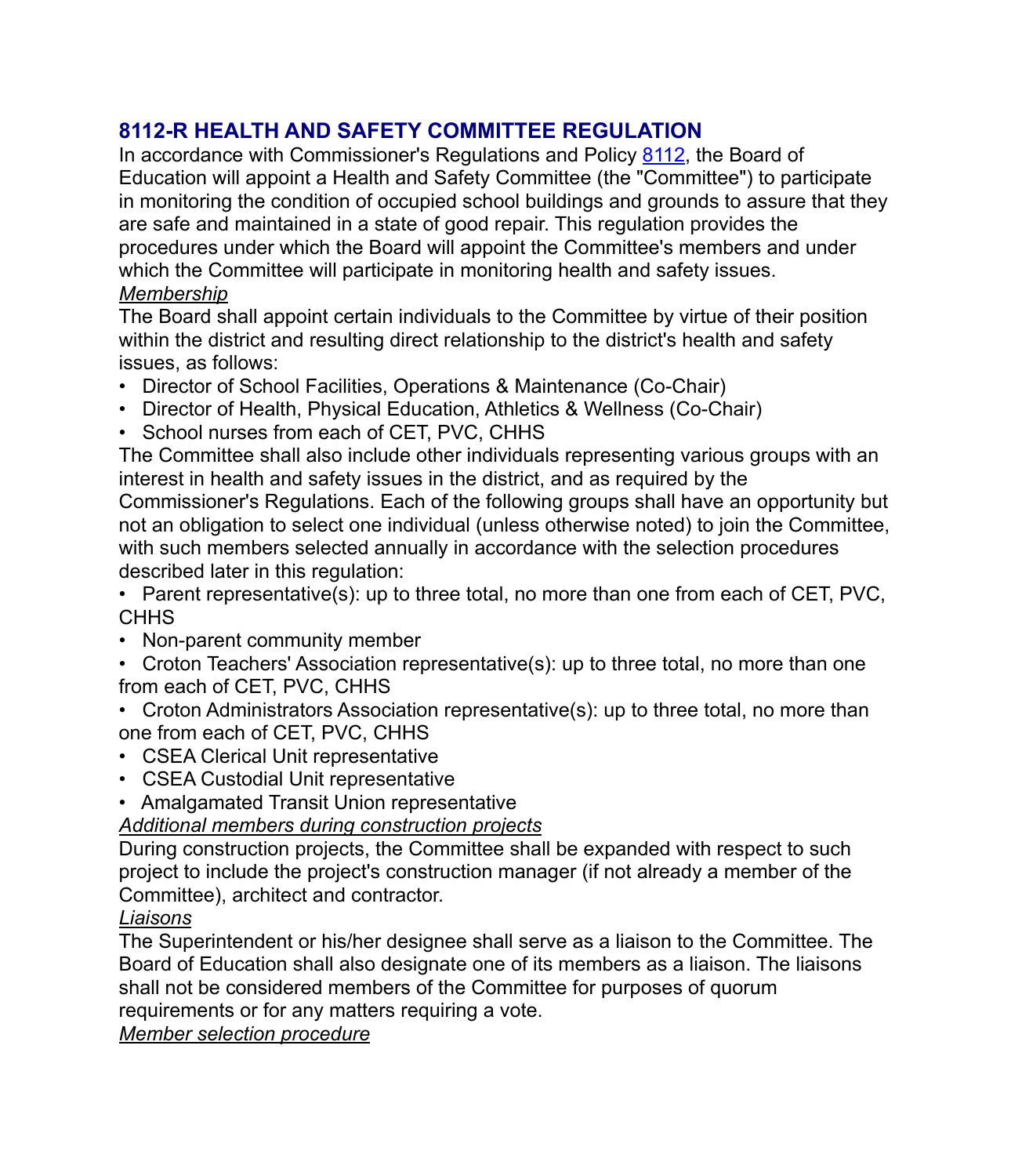Each of the Croton Teachers' Association, Croton Administrators Association, CSEA Clerical Unit, CSEA Custodial Unit, and Amalgamated Transit Union shall be responsible for developing its selection procedure, and if applicable determining its number of representatives.

Parent representatives shall be selected as follows:

1. The district shall send one communication per school, via K-12 alert or similar method, to all parents of students in each school. Each communication shall describe the Committee (its charges, the likely time of day and frequency of meetings, etc) and solicit nominations for the school's parent representative. An individual may nominate himself or herself to represent one, but not more than one, of the schools in the district by sending his or her name to the District Clerk along with the name of the school he or she seeks to represent and a statement indicating his or her qualifications for the role. Individuals are eligible for nomination if they have a child who is a student in the school they seek to represent.

2. Once nominee information is collected, a list of the names together with the statements of qualifications will be provided to each school's Parent Teacher Association or Parent Teacher Student Association, as the case may be, which may develop a selection procedure to choose from among the nominees. In accordance with New York State Education Department Guidelines, the selection should be made by the most democratic method possible. Furthermore, all parents from each school shall be given a fair opportunity to participate in the selection process, regardless of whether they are paid members in the Parent Teacher Association or Parent Teacher Student Association.

3. If any Parent Teacher Association or Parent Teacher Student Association chooses not to implement the above selection procedure or otherwise fails to submit a selection to the District Clerk within the prescribed time period, the Board of Education may either choose from among the nominees received or allow the position to remain unfilled. The non-parent community member shall be selected by first openly soliciting the public for nominations. The forum for such solicitation should include, but not necessarily be limited to, publication through the Village of Croton-on-Hudson's alert system and in one or more local newspapers. Interested individuals shall be asked to submit their names to the District Clerk along with a statement indicating their qualifications for the role. To be eligible for this position, an individual must be a resident of the district but not have a member of his or her household attending a school in the district. After all nominations are received, the Board of Education shall select from among them.

The above selection procedures shall generally occur each year in May, with all selections being completed and provided to the District Clerk by May 31. Individuals selected under this procedure shall serve one-year terms beginning on July 1 and ending the following June 30; provided, however, that if at any time a vacancy is created it may be filled by the relevant group within 30 days of the vacancy's creation with the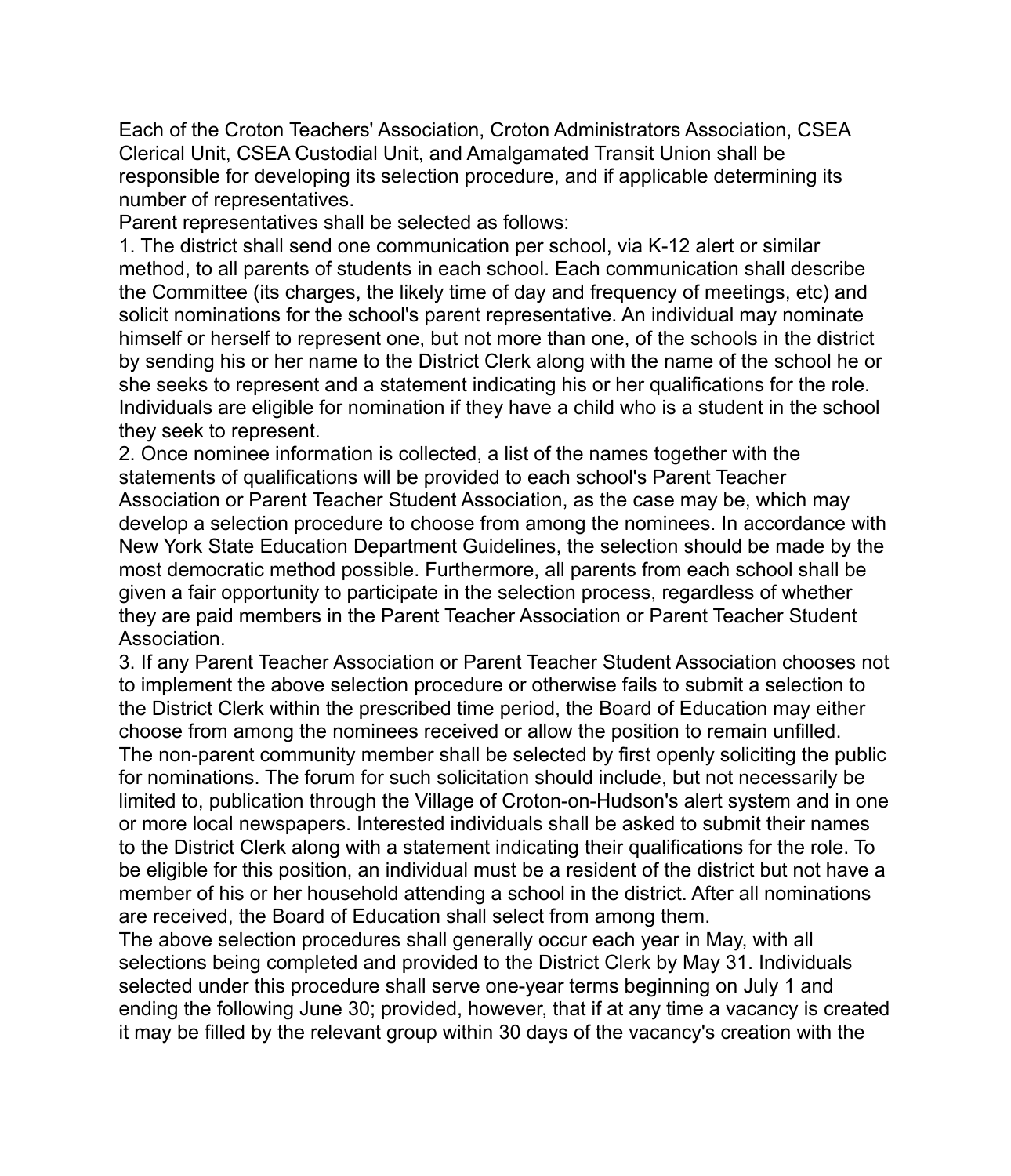term beginning immediately after selection and ending the following June 30. The failure of any group to designate a member shall not be deemed to create a vacancy until the next regularly occurring selection process in the following May, and until such time that position shall be considered unfilled and therefore not counted toward quorum requirements.

### *Meetings*

Meetings of the Committee are subject to New York State's Open Meetings Law. Adequate notice must be provided (through the District Clerk), meetings must be held in public, appropriate minutes shall be taken, and a quorum is required at any meeting in order to conduct business. More than half the total membership of the Committee shall constitute a quorum. Under the Open Meetings Law, attendees count toward a quorum only when attending a meeting in person or by a properly-noticed videoconference arrangement.

It is anticipated that the Committee will have regularly scheduled meetings 3-4 times per year. However, the timing and frequency of meetings shall be determined by the Committee. Meetings will likely be more frequent during construction projects.

The Committee may choose to delegate certain of its functions to a subgroup of its members.

#### *Resolution of Health and Safety Complaints*

As prescribed in Policy [8112,](https://boardpolicyonline.com/?b=croton_harmon&s=27041) the Committee shall be involved in the investigation and disposition of health and safety complaints. The procedure for handling such complaints shall be as follows:

• Complaints may be submitted by an affected person (community member, student, parent, faculty member) using a method to be published on the district's website.

- A copy of each complaint shall be sent to all Committee members, or to a subgroup of Committee members as may be designated by the Committee.
- Depending on the issue addressed in the complaint, one of the Co-Chairs is responsible for responding unless given the nature of the complaint it is more appropriate for a member of central administration to respond.
- No other member of the Committee is authorized to directly respond to complaints, but may provide comments to the Co-Chairs for consideration in the response.
- A copy of each response shall be sent to all members of the Committee, or to a subgroup of Committee members as may be designated by the Committee.
- The Committee shall maintain a file of all health and safety complaints and related responses, and shall make such complaints and responses available to the public upon request.

Responses to health and safety complaints must be in writing (which may include email) and shall describe: